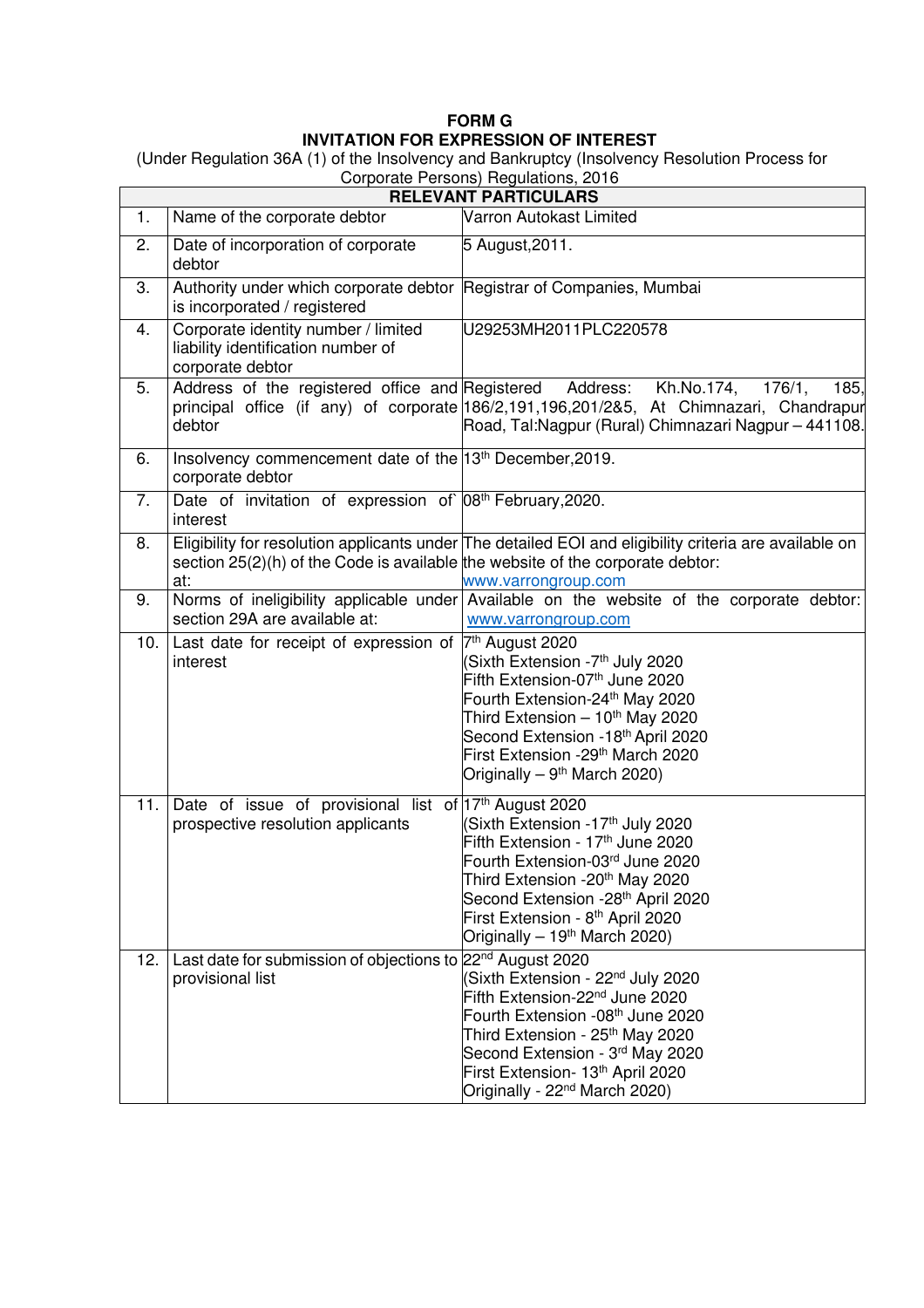| 13.                  | Date of issue of final list of prospective 01 <sup>st</sup> September 2020<br>resolution applicants                                                                                       | Sixth Extension -1st August 2020<br>Fifth Extension- 02 <sup>nd</sup> July 2020<br>Fourth Extension - 18 <sup>th</sup> June 2020<br>Third Extension - 04th June 2020<br>Second Extension-13th May 2020<br>First Extension - 23rd April 2020<br>Originally - 3 <sup>rd</sup> April 2020)                                                                                    |
|----------------------|-------------------------------------------------------------------------------------------------------------------------------------------------------------------------------------------|----------------------------------------------------------------------------------------------------------------------------------------------------------------------------------------------------------------------------------------------------------------------------------------------------------------------------------------------------------------------------|
| 14.                  | Date<br>0f<br>of<br>issue<br>memorandum, evaluation matrix and (Sixth Extension -22 <sup>nd</sup> July 2020<br>resolution<br>plans<br>request<br>for<br>prospective resolution applicants | information 22 <sup>nd</sup> August 2020<br>to Fifth Extension - 22 <sup>nd</sup> June 2020<br>Fourth Extension-08th June 2020<br>Third Extension - 25 <sup>th</sup> May 2020<br>Second Extension - 3rd May 2020<br>First Extension - 13th April 2020<br>Original - 24 <sup>th</sup> March 2020)                                                                           |
|                      | 15. Manner of obtaining<br>resolution<br>plan,<br>information                                                                                                                             | request for The Resolution Professional shall share the documents<br>evaluation matrix, through e-mail or virtual data room after verification of<br>information memorandum and further KYC documents and eligibility criteria under section 29A<br>of Insolvency and Bankruptcy Code, 2016 and<br>prequalification criteria as approved by the Committee of<br>Creditors. |
| 16.                  | Last date for submission of resolution 21 <sup>st</sup> September 2020<br>plans                                                                                                           | Sixth Extension - 21 <sup>st</sup> August 2020<br>(Fifth Extension - 22 <sup>nd</sup> July 2020<br>Fourth Extension - 8 <sup>th</sup> July 2020<br>Third Extension-24 <sup>th</sup> June 2020<br>Second Extension - 02 <sup>nd</sup> June 2020<br>First Extension - 13 <sup>th</sup> May 2020<br>Originally - 23 <sup>rd</sup> April 2020)                                 |
| 17.1                 |                                                                                                                                                                                           | Manner of submitting resolution plans to Via sealed envelope or as mentioned in the request for                                                                                                                                                                                                                                                                            |
| 18.                  | resolution professional<br>submission<br>Estimated date for<br>resolution plan to the Adjudicating (Sixth Extension - 16 <sup>th</sup> September 2020<br>Authority for approval           | resolution plans.<br>of 17th October 2020<br>Fifth Extension - 17 <sup>th</sup> August 2020<br>Fourth Extension -03rd August 2020<br>Third Extension - 19 <sup>th</sup> July 2020<br>Second Extension -24 <sup>th</sup> June 2020.<br>First Extension - 1 <sup>st</sup> June 2020<br>Originally $-26$ <sup>th</sup> May 2020)                                              |
| 19. I                | Name and registration number of the Name: Avil Menezes<br>resolution professional                                                                                                         | Reg No. IBBI/IPA-001/IP-P00017/2016-17/10041                                                                                                                                                                                                                                                                                                                               |
| 20.1                 | Name, Address and e-email of the <b>Name:</b> Avil Menezes<br>with the Board                                                                                                              | resolution professional, as registered <b>Address:</b> 416, Crystal Paradise Co-op Soc. Ltd.<br>Dattaji Salvi Marg, Above Pizza Express, Off Veera<br>Desai Road, Andheri West, Mumbai - 400053<br><b>Email:</b> avil@caavil.com                                                                                                                                           |
| $21.$ $\blacksquare$ | professional                                                                                                                                                                              | Address and email to be used for <b>Address</b> :416, Crystal Paradise Co-op Soc. Ltd.<br>correspondence with the resolution Dattaji Salvi Marg, Above Pizza Express, Off Veera<br>Desai Road, Andheri West, Mumbai - 400053<br>Email: irp.varronautokast@gmail.com,                                                                                                       |